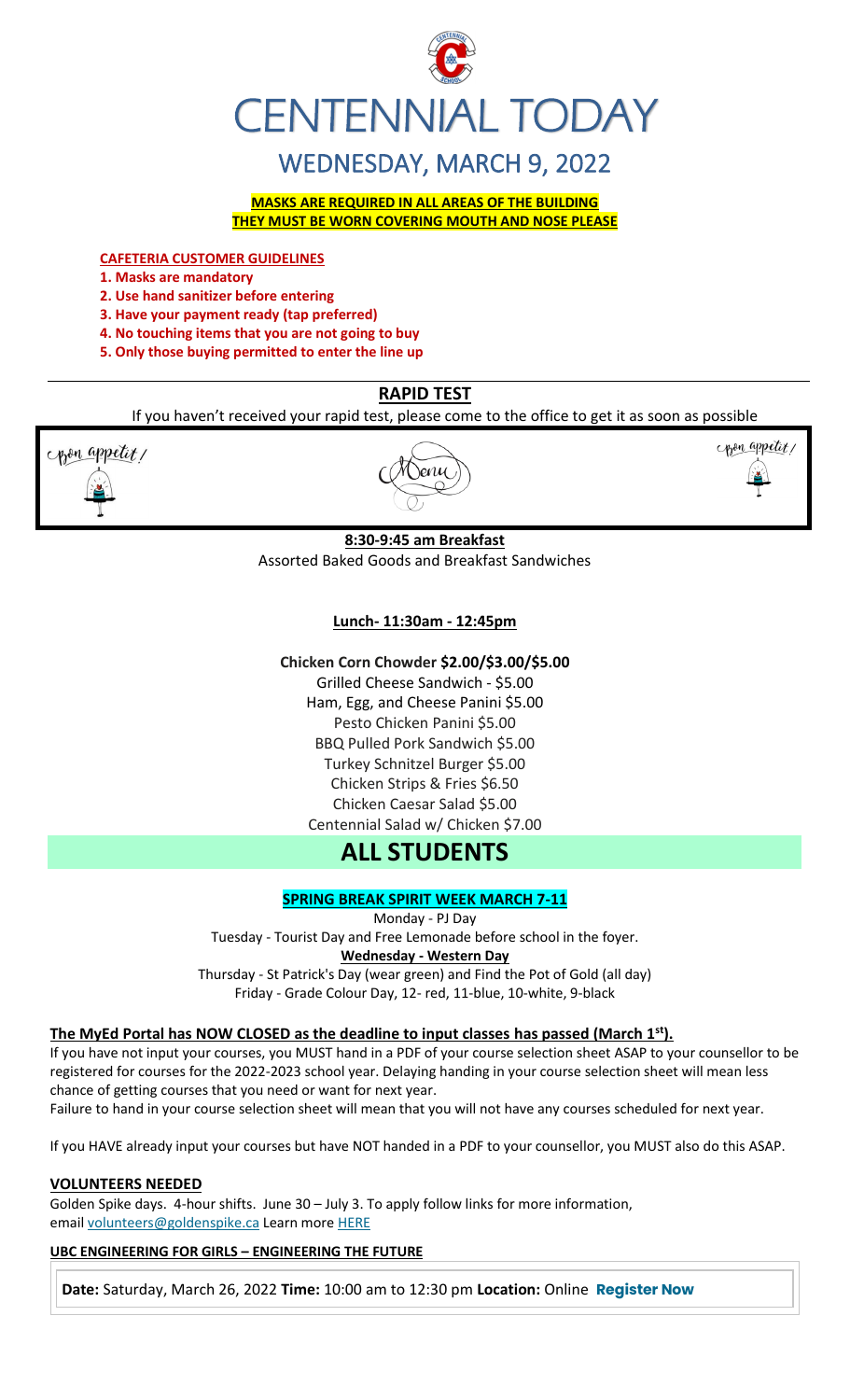# **INDIGENOUS ADVOCACY MEETING\*NEW\***

"There will be a short Indigenous Advocacy meeting on Thursday March 10<sup>th</sup> next to Ms. Paige Armstrong's office (B118) at 1:35pm-2:00pm to discuss the Legacy Project. This project starts after Spring Break. I am looking forward to seeing you there"

# **FORKLIFT TRAINING OVER SPRING BREAK (March 24th)**

If you are at least 15 years old and interested in getting your **Forklift training certification** over Spring Break, please visit the "**43Careers.com** > **Certificates**" websit[e https://www.sd43.bc.ca/CareerPrograms/Pages/Certifications.aspx#/=](https://www.sd43.bc.ca/CareerPrograms/Pages/Certifications.aspx#/=) to complete the sign-up survey. Spaces are limited. If you need more information, please contact Doug MacLean at 604- 341-8977.

# **UPDATED TRADES PAGE – CAREER CENTRE**

LOOKING FOR NEWSLETTERS, LINKS, CERTIFICATION COURSES OR TRADES

INFO? [https://www.sd43.bc.ca/school/centennial/ProgramsServices/CareerCentre/tradeapprentice/Pages/default.aspx](https://www.sd43.bc.ca/school/centennial/ProgramsServices/CareerCentre/tradeapprentice/Pages/default.aspx#/=)  $\frac{\#}{\#}$ 

# **EDUCATION CANADA SAT BOOT CAMP**

All sessions are being recorded. Plenty of links and information over 5 sessions. The SAT Boot Camp is a five-session series with the goal of practicing strategies to improve your SAT score. The live sessions will take place March 14-18, 2022, at 10 am ET, daily. [https://www.bigmarker.com/series/2022-educationusa-canada-sat/series\\_details](https://www.bigmarker.com/series/2022-educationusa-canada-sat/series_details)

# **GRADE 11 HORATIO ALGER SCHOLARSHIPS DEADLINE MARCH 15TH**

160 X \$5,000 Canadian Scholarships 10 X \$10,000 Entrepreneurial Scholarships Now for **grade 11 students**. Canada wide. Must be Canadian Citizens

**Eligibility** To be eligible to apply for the Horatio Alger **Canadian Scholarship**, applicants must meet the following criteria: **Be enrolled full-time as a high school grade 11** or first-year CEGEP student in Canada

- Exhibit a strong commitment to pursue and complete a bachelor's degree program at an accredited university
- Proven **critical financial need (\$65,000 or less** annual net income per family is required)
- (Demonstrate desire and ability to be entrepreneurial in a chosen field)
- Be involved in **co-curricular and community service activities**
- Display integrity and perseverance in overcoming adversity
- Maintain a minimum grade percentage of 70%
- Apply by March 15 [https://horatioalger.ca/en/scholarships/about-our-scholarships-programs/provincial](https://horatioalger.ca/en/scholarships/about-our-scholarships-programs/provincial-programs/)[programs/](https://horatioalger.ca/en/scholarships/about-our-scholarships-programs/provincial-programs/)

# **BCIT INFO SESSION FOR SD 43**

BCIT reps will address programs that allow direct entry from High School and will answer any question you may have. Thursday, March 10th, 5-6 pm. Meeting ID: 685 7661 3760. Password: 391833 [link to zoom meeting](https://bcit.zoom.us/j/68576613760?pwd=UkwrYjVZQVVrWUdXdFVXdEpGQXBOQT09#success)

# **YOUTH 4 ACTION SPRING BREAK BOOT CAMP**

**Monday March 14, 2022 to Tuesday March 15, 2022, 10:00 AM PDT - 2:30 PM PDT** This boot camp is designed to give you the inspiration – and skills – to **think globally and act locally** in your school community and beyond. Register [HERE](https://registration.metrovancouver.org/youth4action/Pages/Think-Global-Plan-Lead-Local-Mar14-15.aspx)

# **ATTENTION STUDENTS CURRENTLY IN GRADE 9, 10 AND 11:**

Applications are now open for next year's **Jr. and Sr. Environmental Studies Academies**. You can find them:

- 1) On the Centennial Website
- 2) On our Instagram @cent.es
- 3) Using the QR code below



Applications close **March 11th at 3:00pm**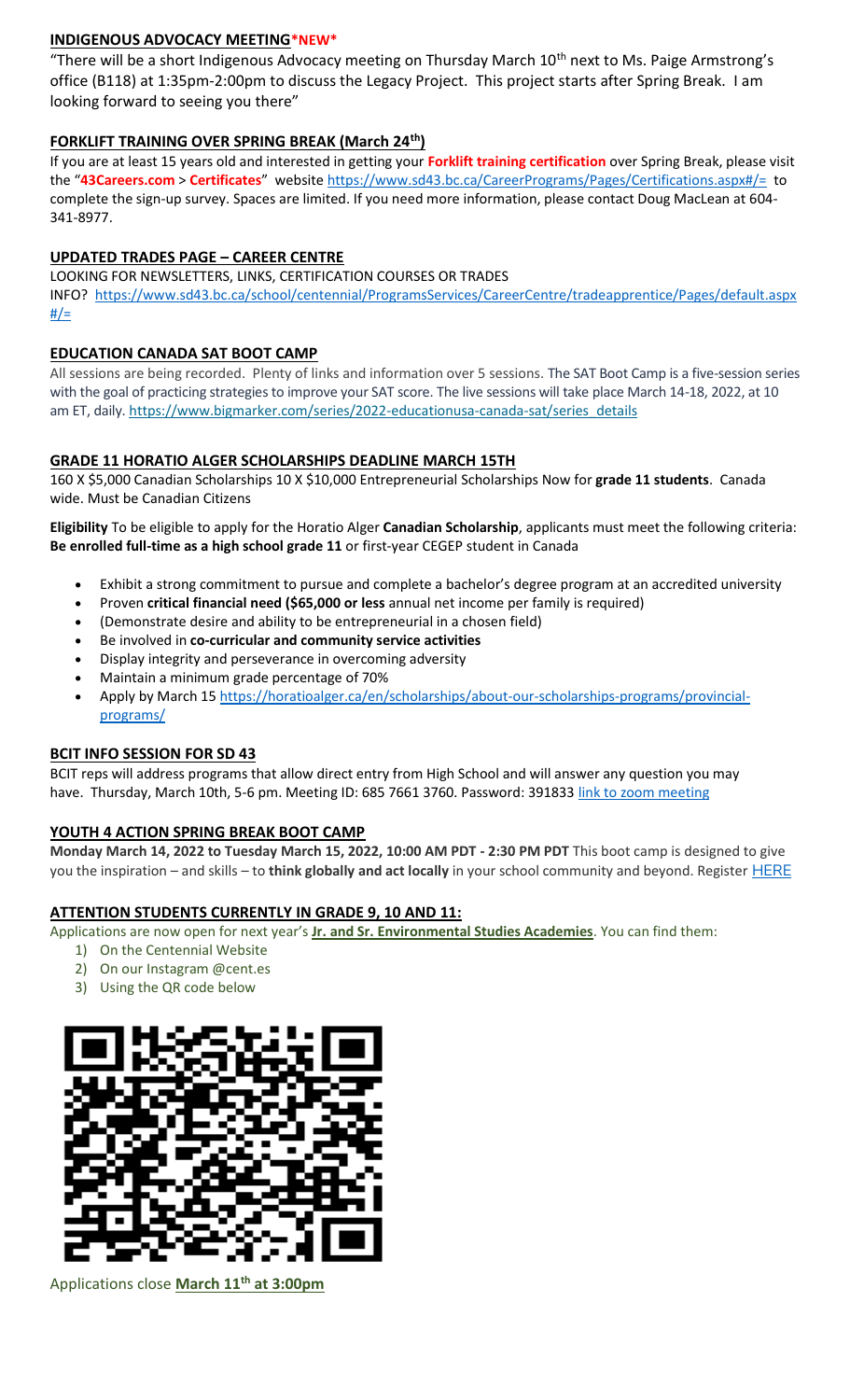# **GRADE 12'S**

### **BCIT 101 – HIGH SCHOOL EDITION (11'S AND 12'S)**

In this session, our Program Advisors can help your students answer questions about entrance requirements, student services, and hands-on learning at BCIT. [Register now for the March 9 event.](https://bcit.us8.list-manage.com/track/click?u=daf05330755626307efc8f07f&id=7cc7391ed9&e=b29846f095)

### **LANGARA DESIGN FORMATIONS INFO SESSION**

<https://langara.ca/programs-and-courses/programs/design-formation/information-sessions.html> Register at link March 22, 6-7pm via zoom Learn more about the 2-year interdisciplinary [Design Formation](https://langara.ca/programs-and-courses/programs/design-formation/index.html) diploma program. To sign up for an info session please email [sgeib@langara.ca](mailto:sgeib@langara.ca) or use the **registration form**

# **CAREER CENTRE Visit the online Centennial Career Centre Page [HERE](https://www.sd43.bc.ca/school/centennial/ProgramsServices/CareerCentre/experiences/Pages/default.aspx#/=)**



# **@cent43careercentre**

#### **EJTC – ELECTRICAL JOINT TRAINING COMMITTEE – CELEBRATE WOMEN'S DAY LIVE OPEN HOUSE EVENT\*NEW\***

This event is for Women who are interested in learning more about the Electrical Trade. Students and women will have the opportunity to learn what trades has to offer, meet other tradeswomen, network, and ask questions about trades. **There will be live music, games, food and prizes and a food truck!** If this is of interest, come celebrate International Women's Day with the EJTC at 1405 Broadway Street, Port Coquitlam, on **Saturday, March 26.** To learn more about our electrical program visit the Instagram page @the\_ejtc or<https://ejtc.org/events-page/> 12PM -3 PM. No RSVP required.

### **HERBALAND COMMUNITY SCHOLARSHIPS**

**5 x \$1,000** available. 86% + 11/12 average, Community involvement, environmentally focused and more. Visit [https://www.herbaland.ca/pages/herbaland-scholarship.](https://www.herbaland.ca/pages/herbaland-scholarship) Deadline May 1

#### **SD43 MARCH TRADES NEWSLETTER IS NOW AVAILABLE**

<https://www.sd43.bc.ca/CareerPrograms/Pages/default.aspx#/=>

**SPRING BREAK ACTING CAMP FOR TEENS (VADA)** Tuition is \$465 for 4 x 5 hours per day. Visit the Vancouver Academy for Dramatic Arts website at<https://vadastudios.com/programs/teen-acting-camps/> March 14-18 1pm – 5pm (15-18 years)

# **LOCAL SCHOLARSHP APPLICATION & DISTRICT AUTHORITY FILLABLE APPLICATIONS –NOW POSTED ON THE CAREER CENTRE PAGE**

**<https://www.sd43.bc.ca/school/centennial/ProgramsServices/CareerCentre/Pages/default.aspx#/=>**

LOCAL SCHOLARSHIP PACKAGE 2022 / DISTRICT AUTHORITY APPLICATION/OTHER APPLICATIONS - click title see full list

**LOCAL SCHOLARSHIP PACKAGE** 

2022\_LOCAL\_SCHOLARSHIP\_PKG\_PDF\_FILLABLE\_vers2.pdf

**DISTRICT AUTHORITY APPLICATION** 

图 2022\_DISTRICT\_AUTHORITY\_APP\_pdf\_fillable.pdf

#### **OTHER APPLICATIONS**

SD43 Scholarship Application 1.pdf

- SD43 Scholarship Application 2.pdf
- SD43 Scholarship Application 3.pdf
- Sharon Perry Scholarship Application.pdf

Gearforce Scholarship Application.pdf

圆 CTA 2022 form.pdf

(use for Merit, Assistance Bursary and Cam McKenzie)

Coquitlam Retired Teachers Bursary.pdf

**图 Optimist ROBERT SIMMS MEMORIAL APPLICATION.pdf** 

4/8/2022

### **FLAGGER CERTIFICATION COURSE – TUITION ALL EXPENSE PAID - IN BURNABY- TRAINING AND EMPLOYMENT OPPORTUNITY**

Certification for 3 years - Times: 8:30AM - 4:30PM Course Dates Burnaby: March 9-10 & 12-13 Course Dates Chilliwack: March 28-29 & 30-31 Burnaby Location: 4199 Lougheed Hwy. #201, Burnaby, BC V5C 3Y6

Chilliwack Location: 45920 First Ave, Chilliwack, BC V2P 7K1 Maximum class size: 14 **Employment Recruiters will be on site on the last day of the course to hire graduates**. \$ 19.76 hr. [@Jason Woodman-Simmonds](mailto:JasonWoodman-Simmonds@michelscanada.com) at 250-517-9086 or UHS [TawneyJager@michelscanada.com](mailto:TawneyJager@michelscanada.com) **register at 604-900-9205.**